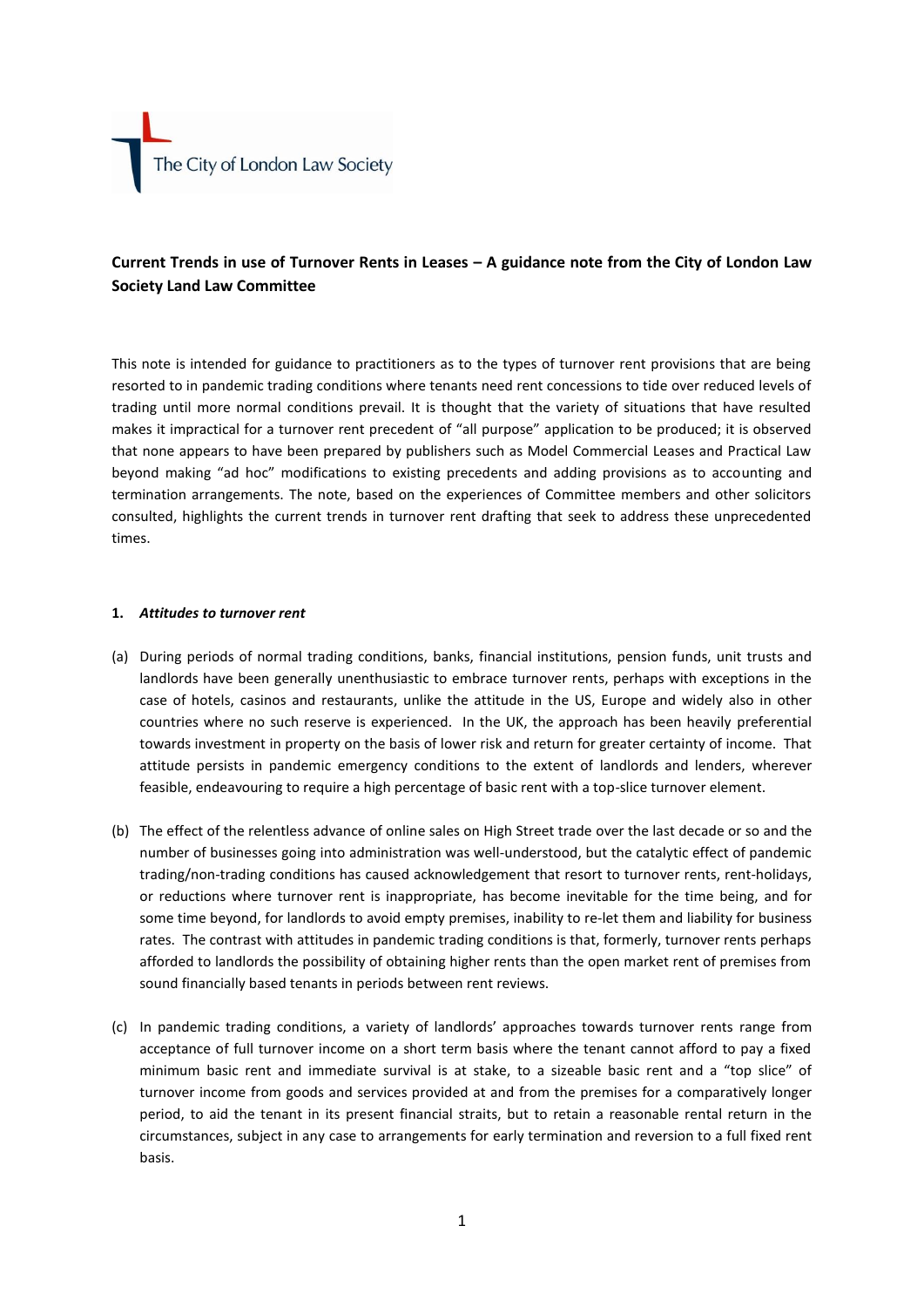(d) It is widely recognised that, when more normal trading conditions resume, the recovery period for rents will be lengthy, and that resort to turnover rents to some extent or another will remain a notable feature of market practice, on a greater scale than experienced before the onset of the pandemic.

# **2.** *Definition of "turnover"*

- (a) The definition of "turnover", setting out what is included and what is deducted, has changed little since turnover rents have been used in the UK, the main adjustment subsequently made being for online orders to and/or delivered from the relevant premises and more recently for "click and collect" sales. The published precedents all contain standard provisions which, in general terms, remain appropriate in present conditions.
- (b) In respect of "click and collect" transactions, there is some resistance from tenants where goods ordered online are satisfied from warehouse stock but collected from the relevant premises; tenants of the premises often resist inclusion of these items in their turnover calculations and require them to be disregarded.
- (c) There can be many specific items for deduction in circumstances particular to the relevant premises or trades; e.g. the costs of home delivery of meals from restaurants. Subscription payments are sometimes deducted in the case of all branches of a retailer unless they are captured for the particular sale paid for with a subscription card. The sale of gift vouchers, card or smaller vouchers are not included until converted into sales by redemption
- (d) Tenants should be vigilant in negotiations to make the case for deduction of items where relevant in such circumstances. Refunds are sometimes directed to specific branch premises of the tenant to assist the tenant on turnover calculation.

# **3.** *Rates of basic fixed rents, turnover rent and provisions for reversion to fixed rents*

- (a) An average band of rates of fixed basic rent appears to have resulted of between 75-85% of open market rental value with a top slice turnover income. An average band of percentages of turnover rent appears to vary between 4-10%.
- (b) The rate of turnover percentage may be fixed or "staircased" at certain levels. There may be "capped and collared liability " or variable rates. These are matters for negotiation in each case.
- (c) Established practice on turnover rents leases on a top-slice turnover basis requires the rent review of the open market rental value of the premises periodically, disregarding for that purpose the turnover rent provisions. In the response to pandemic trading conditions, it may be thought unlikely that *ad hoc* turnover rent arrangements will necessarily continue long enough to outlast a reversion generally to an overall fixed rental basis; short term turnover rent tenancies predominate in pandemic conditions.
- (d) Precedents of standard turnover rent contain landlord options to terminate top slice turnover and to revert to a full open market rental basis in specified events. The triggering events might be the elapse of a fixed period having allowed time to assess the average returns of turnover income, periods of non-trading, or assignment or underletting by the tenant. In void periods of trading, there might be provision for payment of the full market rent or reduced rent for their duration.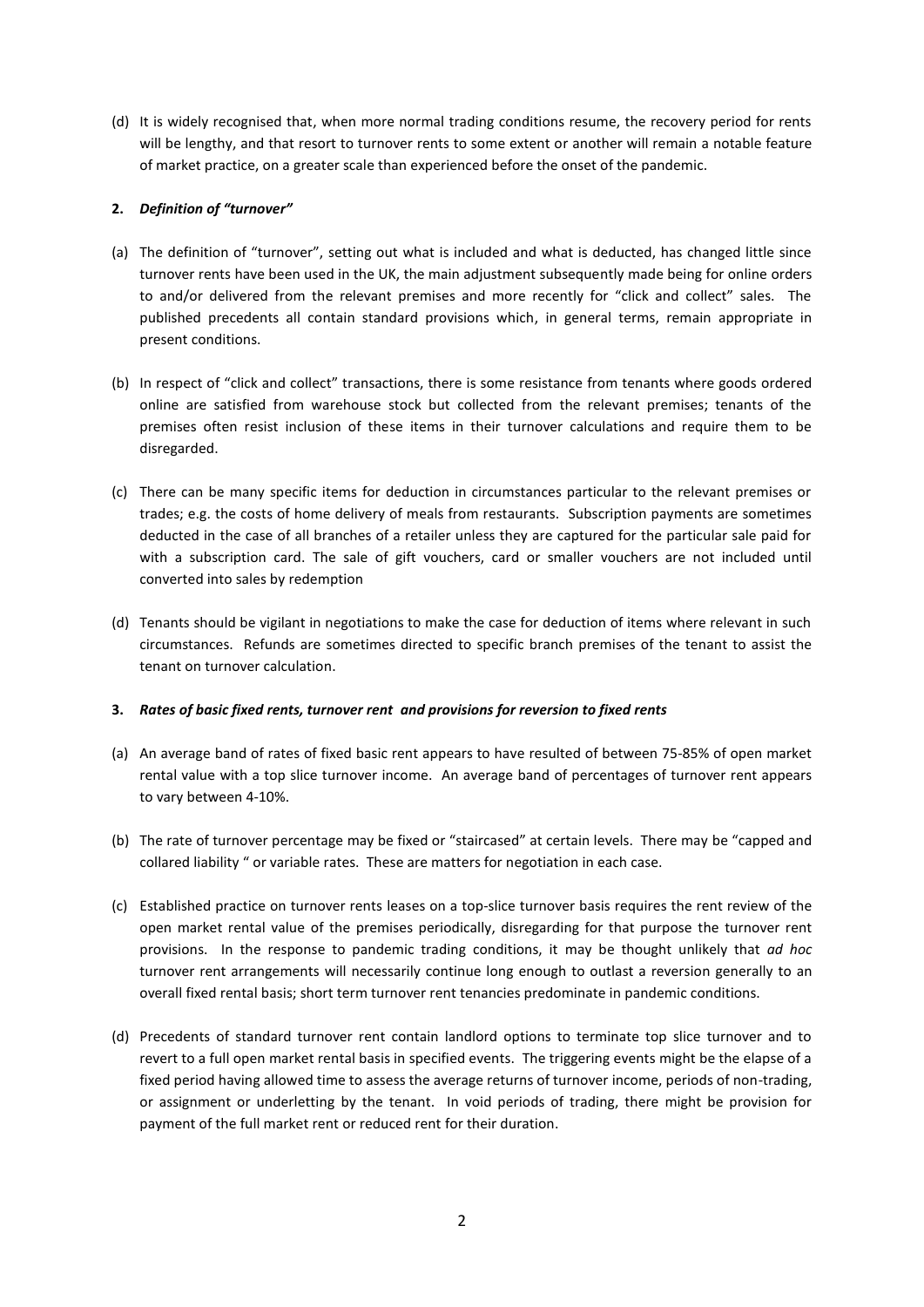In pandemic trading conditions, resort to turnover rent arrangements is limited to counteracting the financial straits suffered by tenants and landlords and requiring regular reassessment after short periods of trading; the length of the tenancy or concessionary waiver arrangements, and landlord options to return to a fixed rental basis, reflect that consideration.

(e) There was no prevalence of contracting out of Part 2, Landlord and Tenant Act 1954 on the grant of new tenancies on a turnover rent basis. It was noted that there has never been a court decision on whether it has the power to award a turnover rent on a lease renewal in lieu of an open market rent. It is thought that the court certainly would not exercise a power to do so unless both parties agreed to one. The parties are free, however, to agree to renewal of the lease on that basis under s.28 of the Act.

#### **4.** *Forms of turnover rents arrangements*

- (a) In the case of subsisting tenancies, there is the choice of varying the lease by a formal substitution of turnover rent provisions by deed or agreement of variation, or for a letter of concession of the landlord to accept, instead of the reserved rent of the tenancy, a turnover rent and setting out the terms permitted while the concession is to operate. The process will mostly be adopted for periods of concession of short duration, possibly with extensions at the option of the landlord; its informality and reliance on conditional waiver of relevant lease provisions are not suited to longer term arrangements or large scale business undertakings.
- (b) New leases and tenancy agreements will follow the conventional forms, but will contain provisions for termination and reversion to a fixed rental basis to meet the pandemic situation as relevant. Those tenancies are most likely to be for relatively short terms of years.

# **5.** *Other relevant factors*

- (a) *SDLT requirements* Attention is drawn to SDLT requirements in respect of contingent, uncertain or unascertained consideration in Finance Act 2003, s. 51 and Schedules 17A, paras. 7A and 8. The calculation of SDLT liability will be on a reasonable estimate of the annual rate of rent during the first 5 years of the term or the earlier date when the rent becomes ascertainable. Additional tax will then be due in respect of an under-estimate or a refund may be claimed for overpaid tax.
- (b) *Confidentiality.* Arrangements made in respect of turnover rents may well be commercially and financially sensitive and confidentiality is of the utmost importance to one or both parties. Where turnover rent provisions are introduced to subsisting leases, the variations made should include confidentiality provisions, where none had previously been incorporated, which allow exceptions for disclosure to financial and professional advisers; and mortgagees on their undertaking to be bound by those restrictions as apply to the parties to the tenancy. This is of particular importance to large scale business undertakings.

Where large scale tenant business undertakings are involved, a deed of variation is necessary and may require some redaction and exemption from disclosure on grounds of confidentiality if registrable at HM Land Registry.

(c) *Assignment and underletting.* Where alienation of the tenant's interest is permitted, turnover rent arrangements may become unsuitable as involving another business and different trading conditions attaching to it. The landlord may require the incorporation of optional provisions for resumption of fixed rental provisions or other suitable measures. In general, special consideration should be given to whether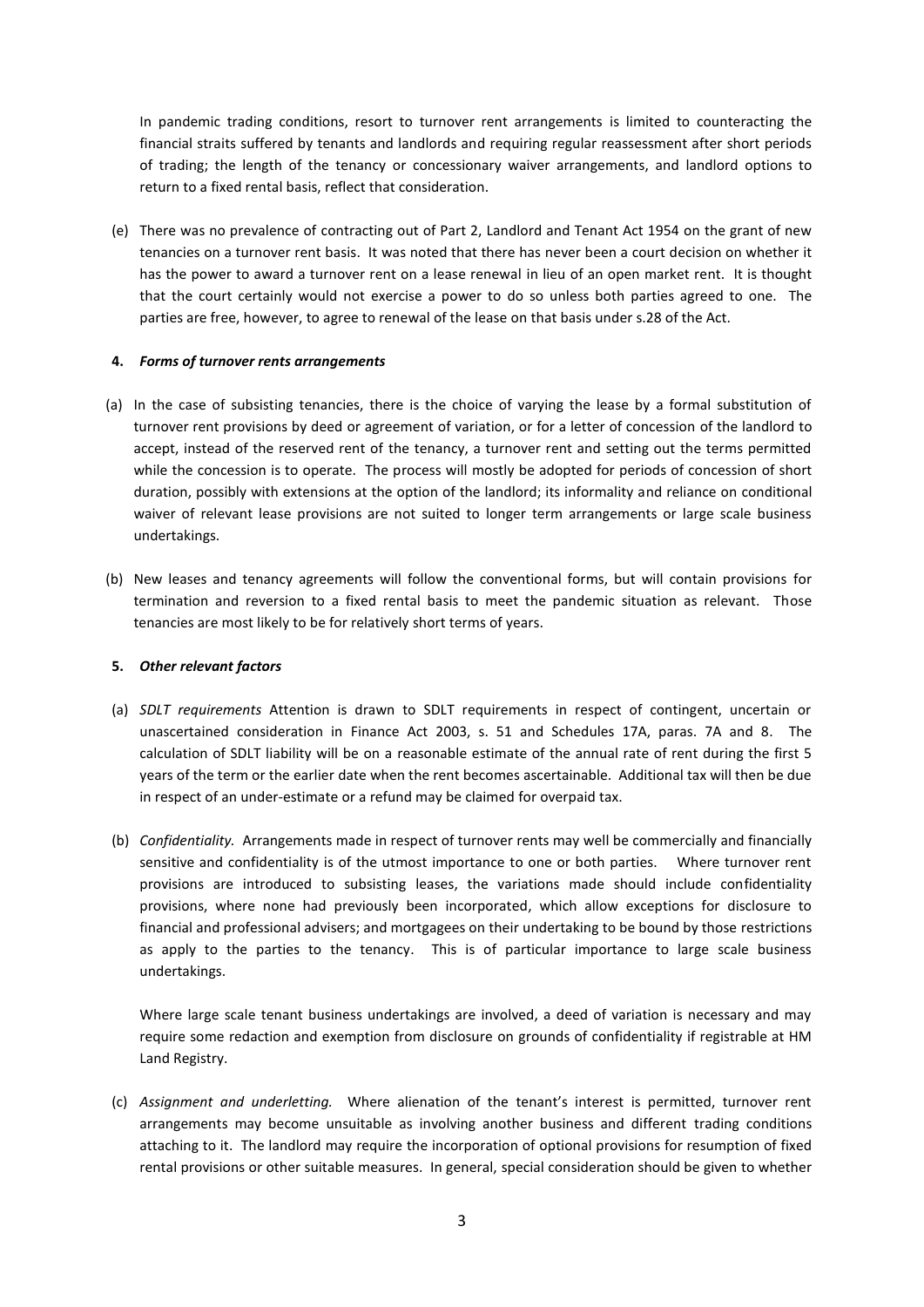to exclude tenant rights to assign or underlet in turnover rent tenancies. Where alienation provisions are retained, specific measures should be considered for void trading periods while the premises are on the market and for a period of fixed rent while the new business becomes established in the premises. Where underletting remains permissible, the conventional stipulation that it must reserve an open market rental may be retained if it is a feasible measure in the circumstances.

- (d) *Certification of turnover income.* Clear and simple provisions for determinative certification of turnover income and reconciliation are incorporated in the lease, or terms of variation as the case may be. The arrangements should provide for a straightforward definitive determination in order to avoid repeated examinations and the heavy professional costs that would be incurred. Turnover rent arrangements are frequently disputatious with repetitive challenges not otherwise precluded. The certification process should be carried out by a professionally qualified party. In practice, landlords most often require their accountants to carry out the exercise and would argue that accountancy professional standards require impartiality; tenants do not always share the same degree of confidence in the process as landlords.
- (e) *Keep open covenants and void trading periods.* In conventional turnover rent precedents, keep open covenants are included, but exceptions should be included for unavoidable or routine closure. Closure for stocktaking, repairs, annual holiday periods, third party damage to the premises and other like causes, should be catered for by appropriate measures in the circumstances. Keep open clauses may be an acceptable obligation for the original tenant, but not be appropriate in case of and assignee or underlessee.

Measures should be included for non-trading days for routine causes. A maximum number should be set which qualify for full turnover rent exemption with a threshold level for other treatment, for example  $$ grossing-up of returns from trading days in respect of non-trading periods (perhaps not exceeding level of rent greater than the open market rent of the premises), or setting a specific sum to be paid in respect of non-trading days (which may prove difficult). Care should be taken not to stray into penalty levels of payment for non-trading days.

(f) *Group sharing arrangements.* Care should be taken that trading by members of the tenant's group of companies sharing at the premises should be captured in turnover income at and from the premises.

# 6. *Company voluntary arrangements ("CVAs")*

- (a) CVAs under Part 1 of the Insolvency Act 1986, involving struggling businesses typically on a vast scale with numerous retail branches, frequently include provisions for turnover rents to be paid in respect of premises that are not sold off and retained for trading. The recent CVAs of C&J Clark International, New Look and Pizza Express were considered, each providing arrangements for turnover rents payable in respect of premises to be retained while others are to be sold.
- (b) The definitions of Turnover were of standard content with minor specific deductions according to the nature of the trade e.g. in the case of Pizza Express, home delivery of meals ordered by telephone or online by independent delivery agencies. There was distinct similarity of approach to the relevant terms applied in each.
- (c) No evidence was seen of a resort in CVAs to EBITDAR accounting arrangements which operate at net trading levels and rent liability and are available only at the end of the relevant financial year's trading. Turnovers rents appear to be dominant arrangements in respect of trading outlets that are retained as sharing a percentage of gross income returns with greater flexibility in the circumstances.